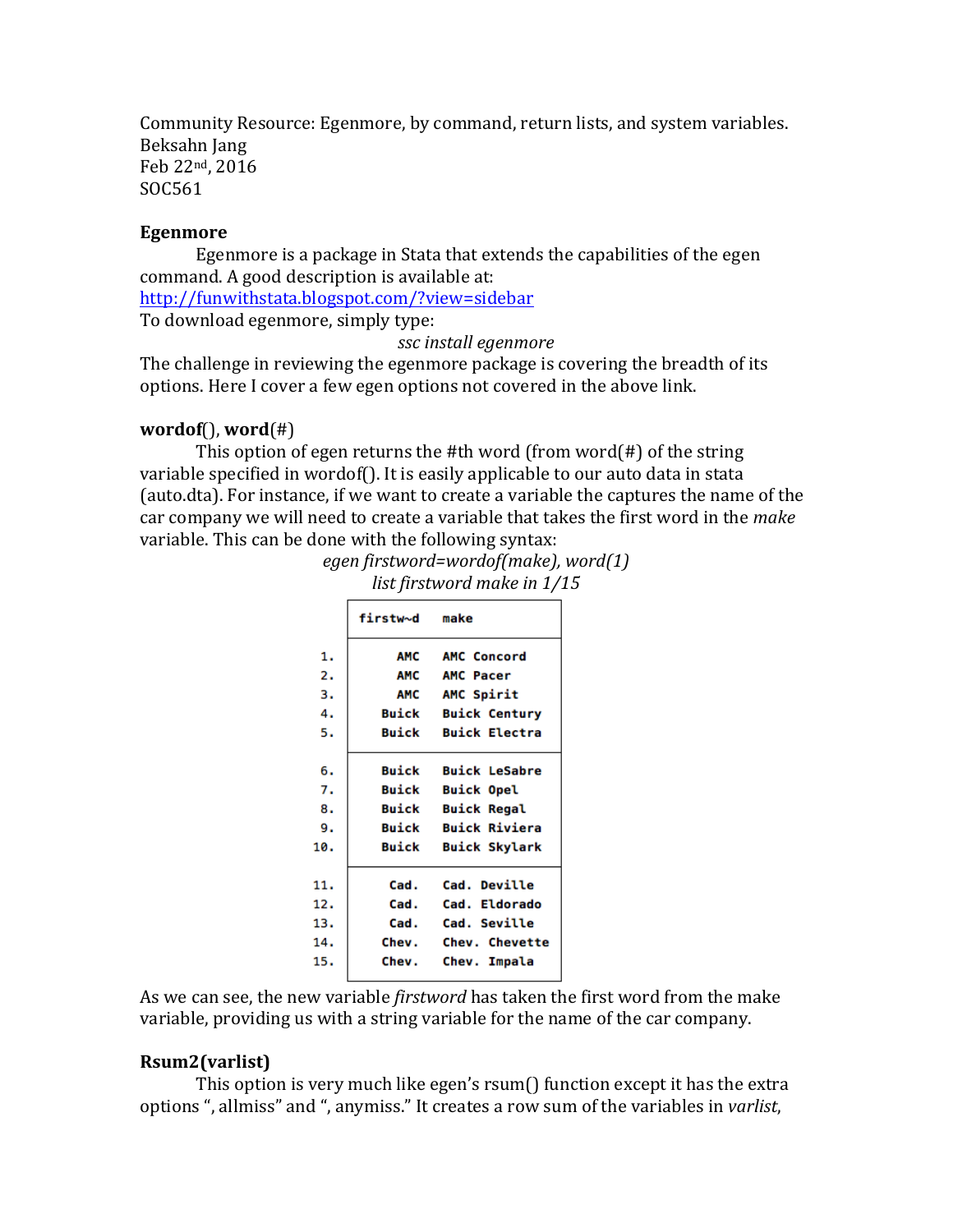but if the option "allmiss" is specified then if all the variables in *varlist* are missing it will be set to missing instead of 0. If the "anymiss" option is selected the row sum for any observation for which any variable in varlist is missing is set to missing. Here I use the publicly available 1993 GSS data:

(http://www.thearda.com/Archive/Files/Descriptions/GSS1993.asp)

First, I am going to generate a new variable for education that recodes values of 98 as missing. I will also generate a new variable for *childs* that recodes 9 as missing. *clonevar educ2=educ*

*replace educ2=. if educ==98 clonevar childs2=childs replace childs2=. if childs==9 egen checkmissing4=rsum2(educ2 childs2), anymiss list checkmissing4 educ2 childs2 if checkmissing4==.* 

|    | 3 years  |                        |
|----|----------|------------------------|
| ×. | 6 years  |                        |
|    |          | Six                    |
|    |          | <b>None</b>            |
|    | 11th gra |                        |
|    |          | Two                    |
|    |          | <b>None</b>            |
|    | 12th gra |                        |
|    | 9th grad |                        |
|    |          | checkm~4 educ2 childs2 |

We can see that checkmissing4 is equal to "." when either educ2 or childs2 is missing. Having specified the "anymiss" option, this is what we would hope to see.

# **first**(varname)  $\left[ \right,$  **by**(byvarlist)  $\left[ \right.$

This command returns the first non-missing value of varname. What comes first will depend on what basis the observations are sorted. This can be useful if we want to compare the lowest prices for foreign and domestic cars in the auto dataset. We can do this with the following commands:

First, we sort the data by price

*sort price*

Next we generate our variable

*egen compareprice=first(price), by(foreign) tab compareprice foreign*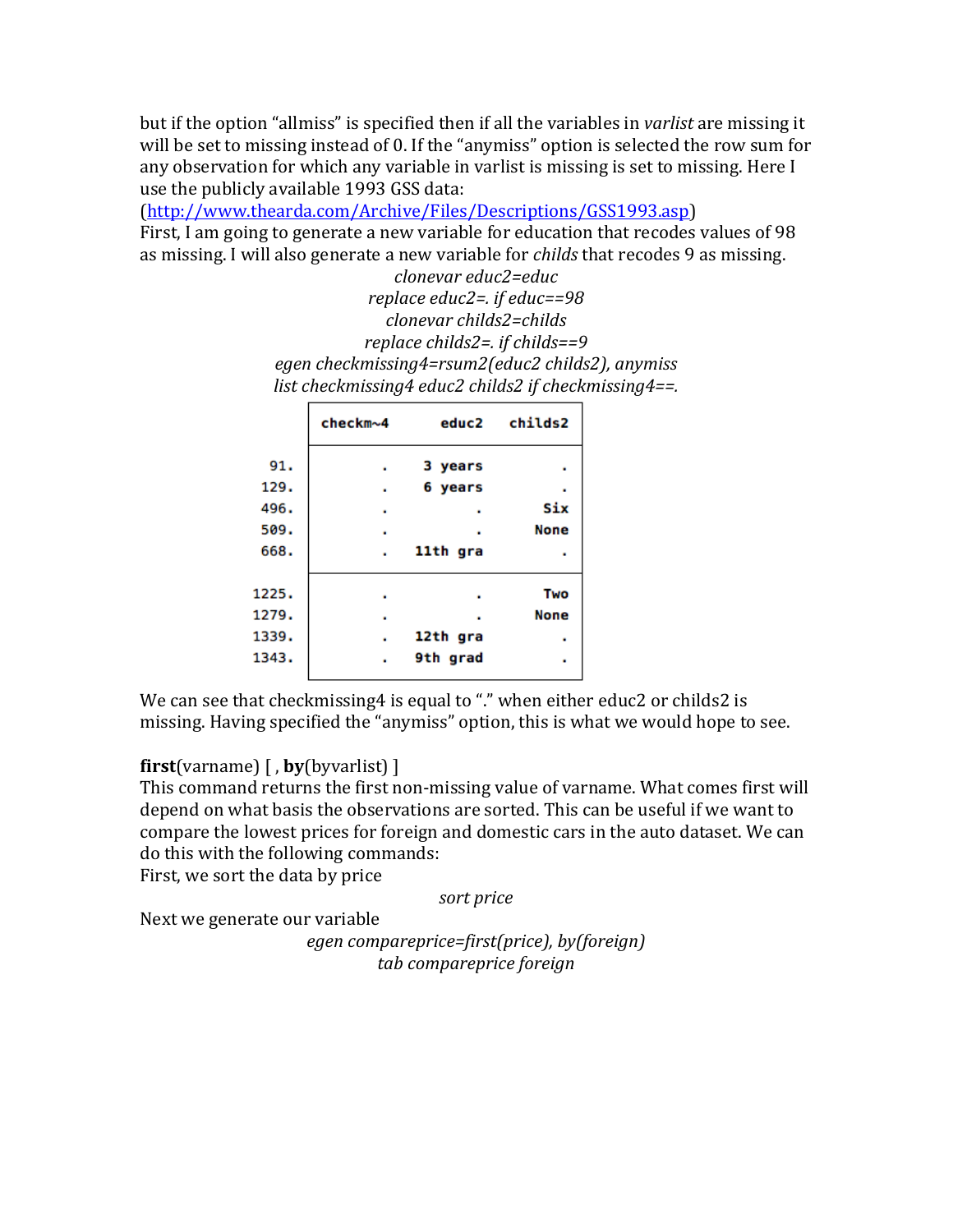#### . tab foreign compareprice

|          | compareprice |      |       |  |  |
|----------|--------------|------|-------|--|--|
| Car type | 3291         | 3748 | Total |  |  |
| Domestic | 52           | ø    | 52    |  |  |
| Foreign  |              | 22   | 22    |  |  |
| Total    | 52           | 22   |       |  |  |

 $(*note: there are no missing observations in the auto dataset)$ As we can see here, the lowest price for the domestic car is roughly \$450 less than the lowest price for the foreign car. The data was sorted from lowest to highest price and the first nonmissing value was selected from each subgroup of foreign, essentially grabbing the lowest value of price within the subgroups of the foreign and domestic cars.

# **outside**(varname) [, by(byvarlist) factor(#) ]

This option is useful when looking for extreme values (outliers) within a variable's distribution. Specifically, it calculates outside values as any values more than factor(#) times the IQR from the nearer quartile. It has a default factor of 1.5 if no factor option is specified.

Example: again, let's use the auto dataset. We want to create a variable that identifies outliers for the distribution of miles per gallon (*mpg*). We won't specify a factor given that the default factor value is most commonly used to calculate the value of outliers.

# *egen extrmpg=outside(mpg) tab extrmpg, missing*

## . tab extrmpg, missing

| extrmpg | Freq. | Percent | Cum.   |
|---------|-------|---------|--------|
| 41      |       | 1.35    | 1.35   |
| ٠       | 73    | 98.65   | 100.00 |
| Total   | 74    | 100.00  |        |

From the tabulation we can see that there was only one value of mpg that was identified as an outlier. It also coded values that were not outliers as missing values. A quick check with a boxplot shows the same results:

*graph box mpg*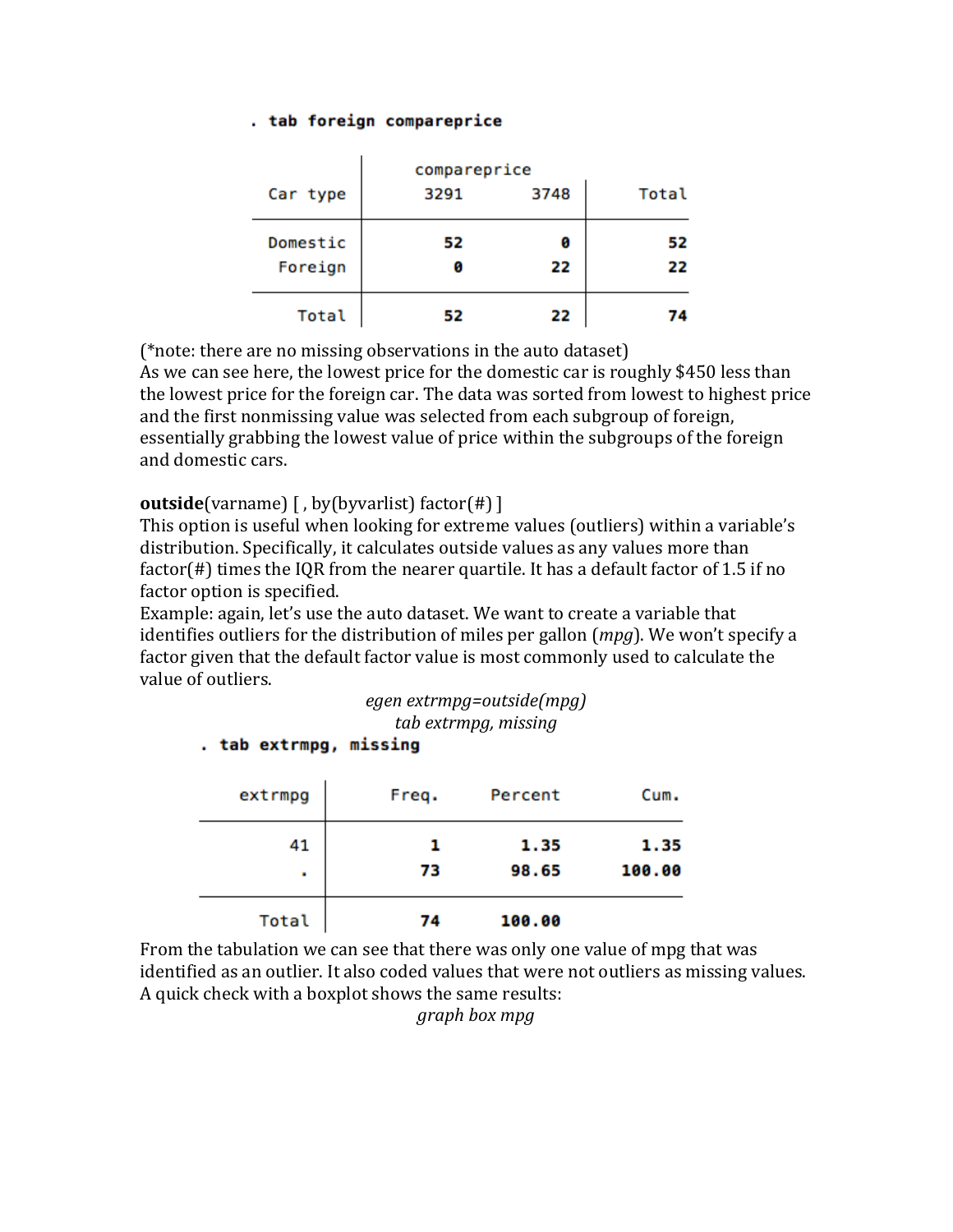

#### **Return lists in stata:**

Return lists are results stored following the use of a command, such as the running of a regression model. See the following website for a review of return lists: http://funwithstata.blogspot.com/2014/02/return-lists-in-

stata.html?view=sidebar. While I have no intention of reproducing the work done in the linked blog, I think it is important to mention a few key items:

There are three types of return lists of interest: r-class, e-class, and s-class (n-class excluded).

R-class are return results for general commands and are stored in  $r()$ 

S-class are for parsing commands and are stored in  $s()$ 

\*note: s-class is used solely by programmers, so it will not see much attention here.

E-class are for estimation commands and are stored in  $e()$ 

Each form of stored results thus corresponds with a type of command that is run before any  $r()$ ,  $e()$ , or  $s()$  commands/variables can be run or used. General commands include things like *summarize* and *describe*. Estimation commands include items such as regression models.

Command types and types of results stored

You will notice that, depending upon which command is run, different  $r()$ ,  $s()$ , and  $e()$  variables will be accessible. For example, using the auto dataset (auto.dta) we can look at the stored data available after running a *summarize* and *describe* command:

> *summarize rep78 return list*

This gives us: scalars:

 $r(N) =$ 69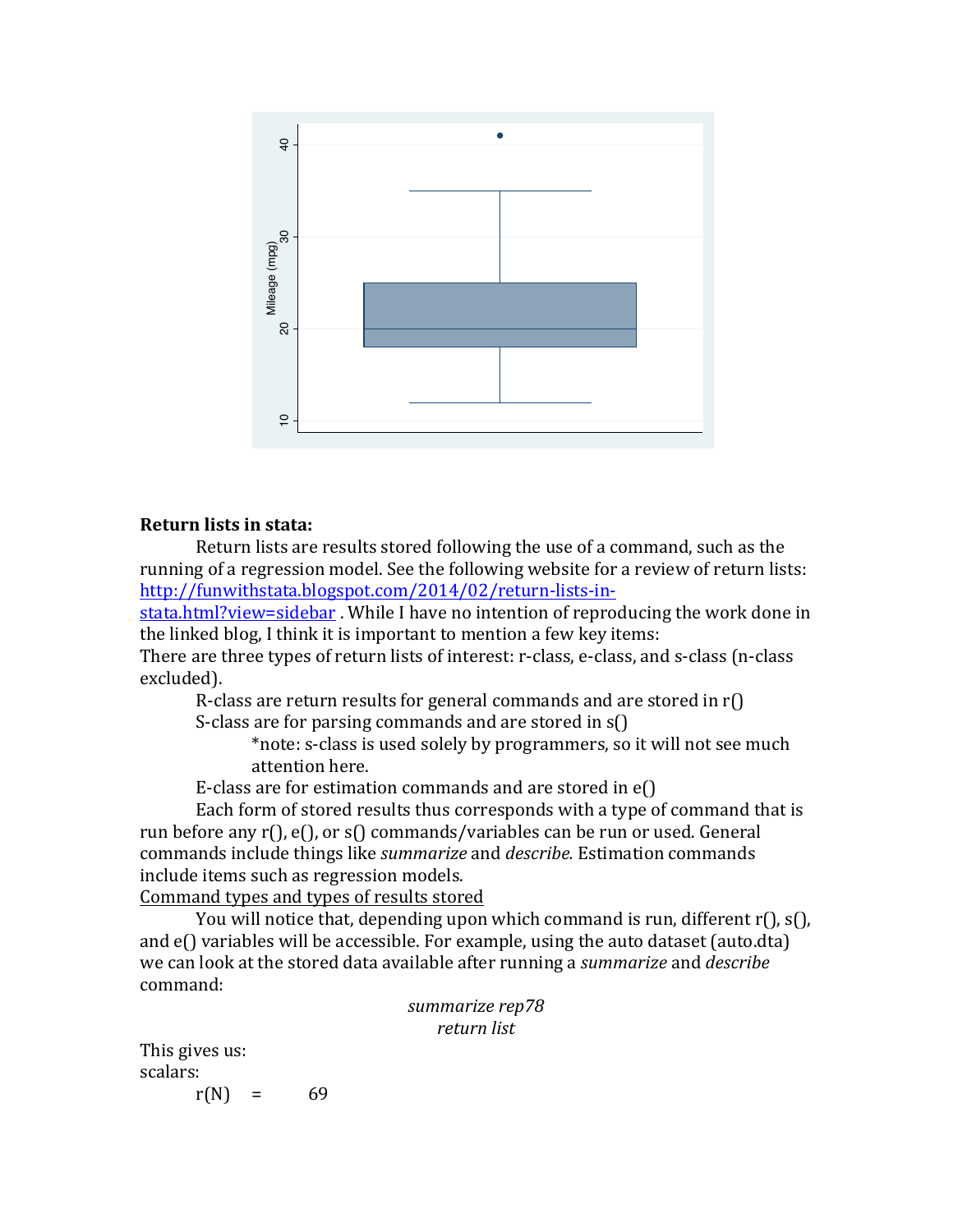| $r(sum_w)$            | $=$ | 69                 |
|-----------------------|-----|--------------------|
| $r$ (mean)            | =   | 3.405797101449275  |
| $r(Var) =$            |     | .9799658994032396  |
| r(sd)<br>$\alpha = 1$ |     | .9899322701090412  |
| $r(min) =$            | 1   |                    |
| $r(max) =$            | 5   |                    |
| $r(sum) =$            | 235 |                    |
|                       |     | $d$ oganiko non 70 |

*describe rep78 return list*

This gives us:

scalars:  $r(changed) = 1$  $r(width)$  = 51  $r(k) = 14$  $r(N) = 74$ 

The commands preceding *return list* produce different data stored in memory, so only certain  $r()$  variables are available depending on the command that was run most recently. Once the command *describe rep78* is run after *summarize rep78*, many of the  $r()$  variables are wiped from memory, such as  $r(\text{sum}_v, \mathbf{w})$ ,  $r$ (mean),  $r(Var)$ , etc.

Example:

Using auto.dta I ran the following commands

summarize rep78 describe rep78

I attempted to generate a new variable:

# *gen newvar=r(mean)*

Interestingly enough, although the command ran, it only produced missing values: (74 missing values generated)

It is therefore important to keep in mind what  $r()$  variables are available conditioned on the command most recently run. It is also important to remember which variable (such as rep78, make, mpg, price, etc) was specified in the most recently used command.

One important thing to note is that commands of one class type do not replace the memory created by commands of another class type. That is, a command that produces r-class stored results will not interfere with e-class stored results. Rclass stored results will be replaced when another r-class type command is run. As such, you can run a summarize command followed by a regression and still have the  $r()$  variables from the summarize command available.

Applications of  $r()$ 

R() variables can be used for many things. Summarize price, detail with *return list* provides the following r() variables: scalars:

 $r(N) = 74$  $r(sum w) = 74$  $r(mean)$  = 6165.256756756757  $r(Var) = 8699525.97426879$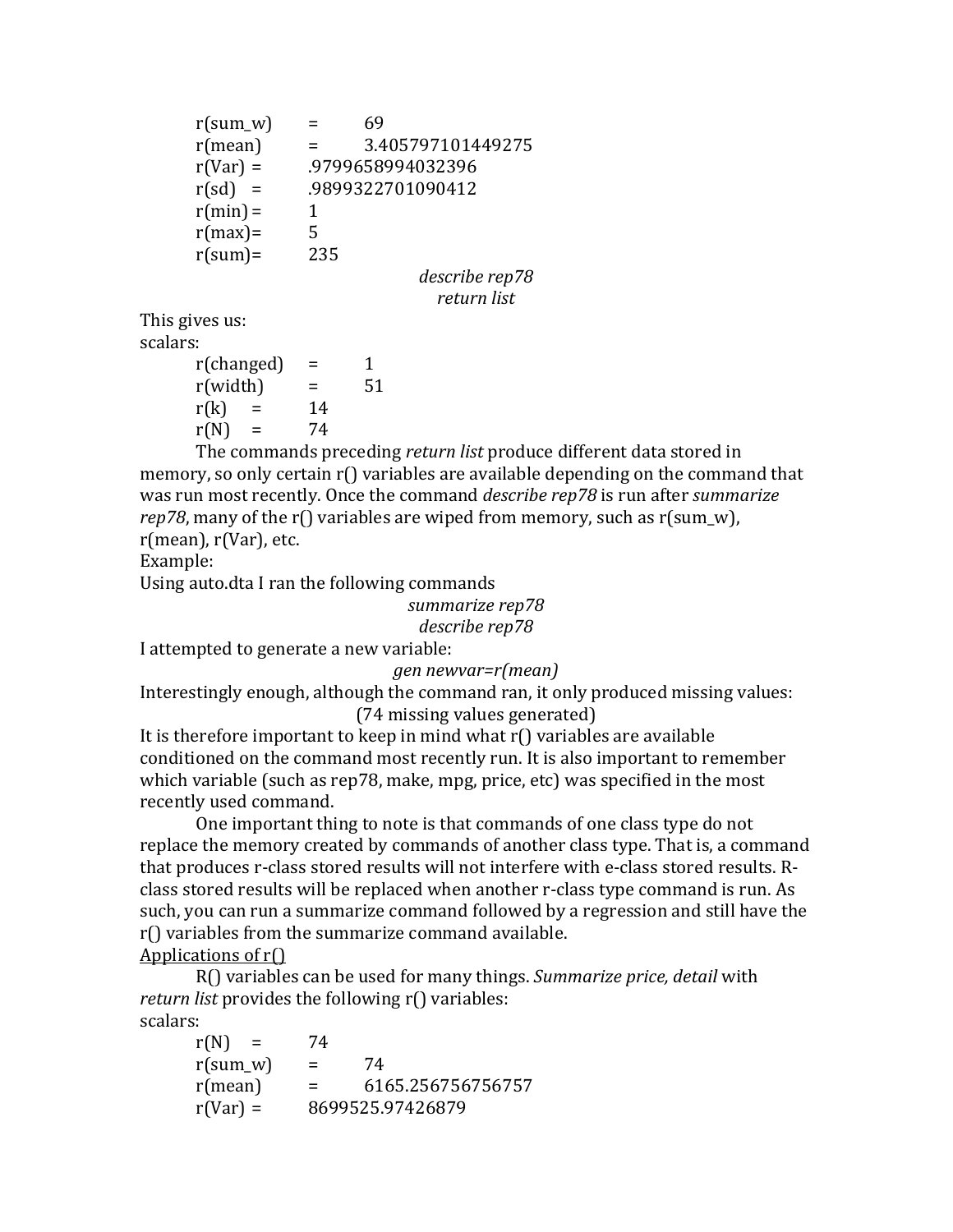| $r(sd) =$   |        | 2949.495884768919 |
|-------------|--------|-------------------|
| r(skewness) | $=$    | 1.653433511704859 |
| r(kurtosis) | Ξ      | 4.819187528464004 |
| $r(sum) =$  | 456229 |                   |
| $r(min) =$  | 3291   |                   |
| $r(max) =$  | 15906  |                   |
| $r(p1)$ =   | 3291   |                   |
| $r(p5)$ =   | 3748   |                   |
| $r(p10) =$  | 3895   |                   |
| $r(p25) =$  | 4195   |                   |
| $r(p50) =$  | 5006.5 |                   |
| $r(p75) =$  | 6342   |                   |
| $r(p90) =$  | 11385  |                   |
| $r(p95) =$  | 13466  |                   |
| $r(p99) =$  | 15906  |                   |

We can use these  $r()$  variables to do basic calculations. For example:

## *display r(N)\*r(mean) assert r(N)\*r(mean)==r(sum) assert r(sd)^2==r(Var)*

We see that the assertions are true, as expected.

If we want to look only at those values above the median value we can choose to keep only those values greater than  $r(p50)$ :

*keep if price>r(p50)*

(37 observations deleted)

|     | sort price         |  |  |  |  |
|-----|--------------------|--|--|--|--|
|     | list price in 1/10 |  |  |  |  |
|     | price              |  |  |  |  |
| 1.  | 5,079              |  |  |  |  |
| 2.  | 5,104              |  |  |  |  |
| з.  | 5,172              |  |  |  |  |
| 4.  | 5,189              |  |  |  |  |
| 5.  | 5,222              |  |  |  |  |
|     |                    |  |  |  |  |
| 6.  | 5,379              |  |  |  |  |
| 7.  | 5,397              |  |  |  |  |
| 8.  | 5,705              |  |  |  |  |
| 9.  | 5,719              |  |  |  |  |
| 10. | 5,788              |  |  |  |  |
|     |                    |  |  |  |  |

We can see that these values are all above the median value of 5006.5.

We could also show how much more expensive each car is than the cheapest car:

*generate comparecheap=(price-r(p1))*

*sort price*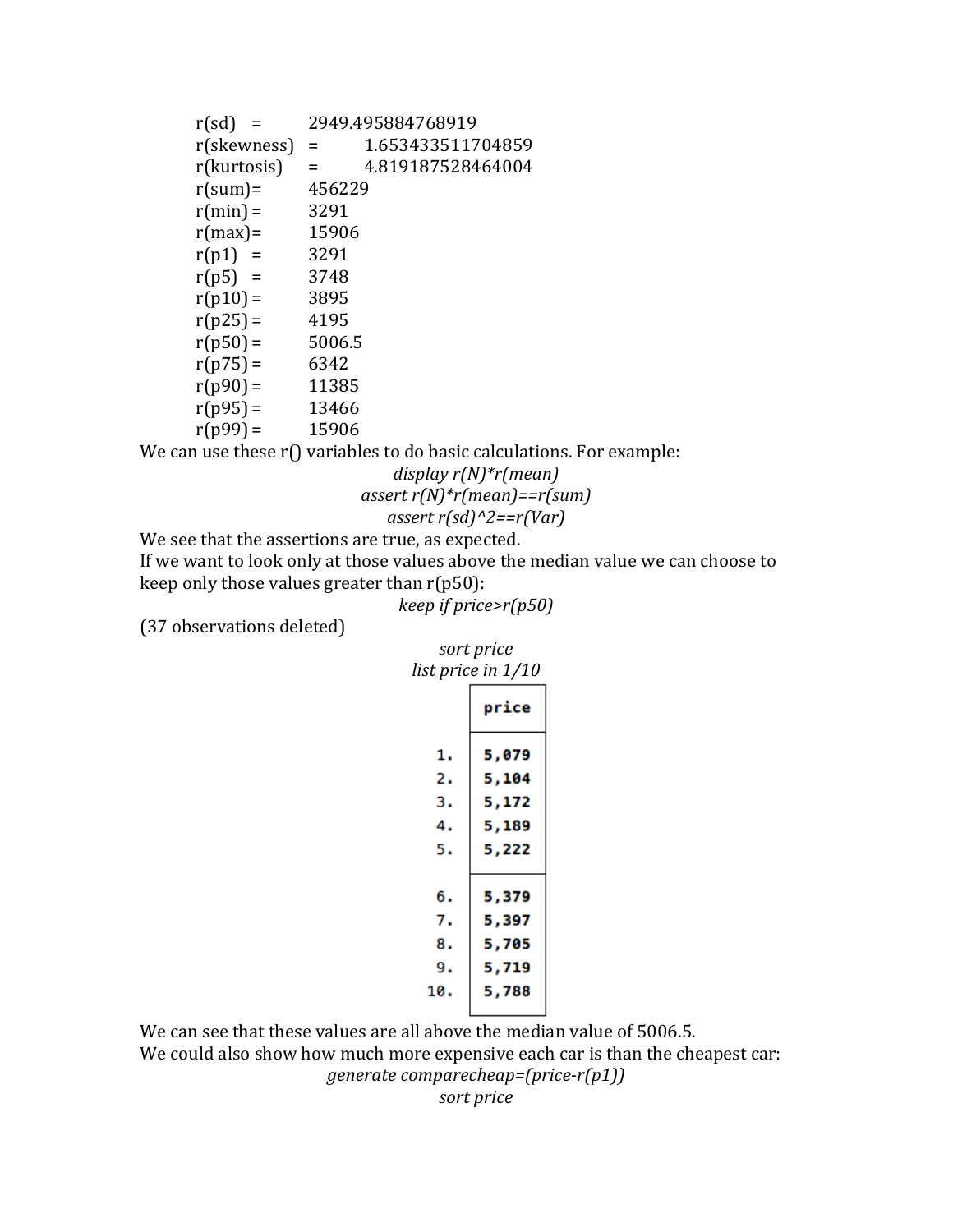| comparechea |       |         |        |
|-------------|-------|---------|--------|
| р           | Freq. | Percent | Cum.   |
| 0           | 1     | 10.00   | 10.00  |
| 8           | 1     | 10.00   | 20.00  |
| 376         | 1     | 10.00   | 30.00  |
| 457         | 1     | 10.00   | 40.00  |
| 507         | 1     | 10.00   | 50.00  |
| 508         | 1     | 10.00   | 60.00  |
| 538         | 1     | 10.00   | 70.00  |
| 604         | 1     | 10.00   | 80.00  |
| 664         | 1     | 10.00   | 90.00  |
| 693         | 1     | 10.00   | 100.00 |
| Total       | 10    | 100.00  |        |

*list comparecheap in*  $1/10$ 

As we would expect, the first value is zero.

ï

## **System variables:**

System variables, also referred to as "\_variables," are built-in variables in Stata. For a brief review of the definitions of system variables, refer to http://www.stata.com/help.cgi?\_variables or simply type "help \_variables" in stata. I will not review their definitions here.

Using  $\Delta$ n and  $\Delta$ N for counting:

Of the system variables,  $\Box$ n and  $\Box$ N are likely the most useful. They are frequently used in combination with *by* and *bysort*. Used together, they can be used for counting within subgroups.

Using the auto dataset (*sysuse auto*), we can run the following commands:

*bysort mpg: generate subgrpcount=\_n bysort mpg: generate subgrptotal=\_N list subgrptotal subgrpcount in*  $1/15$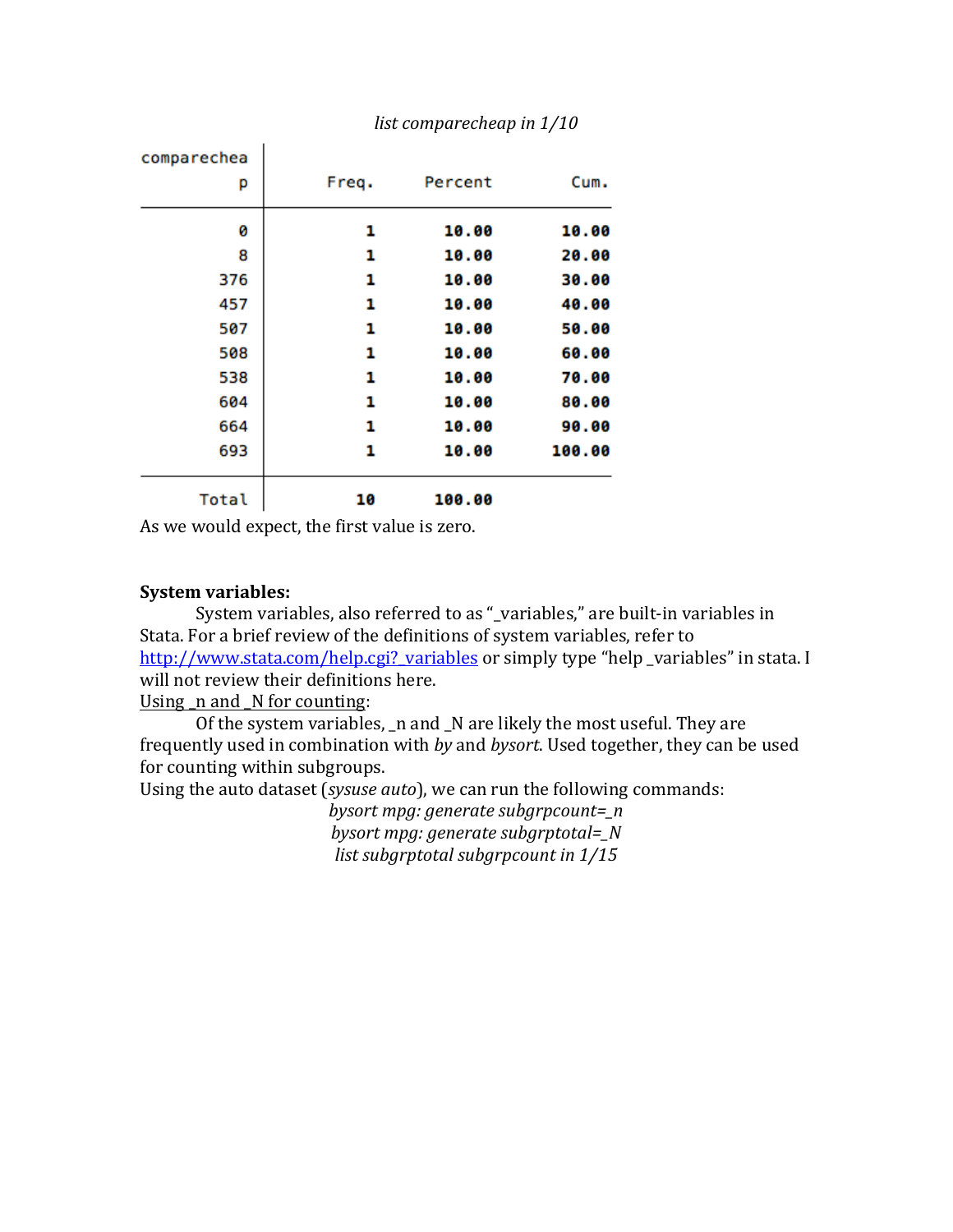|     |   | subgrp~t subgrp~l |
|-----|---|-------------------|
| 1.  | 1 | 2                 |
| 2.  | 2 | 2                 |
| з.  | 1 | 6                 |
| 4.  | 2 | 6                 |
| 5.  | 3 | 6                 |
|     |   |                   |
| 6.  | 4 | 6                 |
| 7.  | 5 | 6                 |
| 8.  | 6 | 6                 |
| 9.  | 1 | 2                 |
| 10. | 2 | 2                 |
|     |   |                   |
| 11. | 1 | 4                 |
| 12. | 2 | 4                 |
| 13. | 3 | 4                 |
| 14. | 4 | 4                 |
| 15. | 1 | 4                 |
|     |   |                   |

Since we sorted by mpg before we generated the variable *subgrpcount*, *subgrpcount* will now give us the number of the observation within the subgroup on which it was sorted, whereas subgrptotal will tell us the total size of each subgroup. Using  $\Delta$  n and  $\Delta$  to identify duplicates:

n and N are also useful for identifying duplicate values in variables and in subgroups. I provide an in-depth example of this in a section discussing the *by* command. Below I discuss some simpler methods of identifying duplicates. To identify duplicate values for a single variable using \_n we can run the following command:

#### *list* if anyvar == anyvar[ $n + 1$ ]

*Anyvar* can be any variable for which you would like to know if that variable has any duplicate values. ID is most often used in this case. If the list does not return anything then no two values of *anyvar* are the same.

Using  $N$  to identify duplicates in a small dataset with 3 variables:

Sort var1 var2 var3

*By* var1 var2 var3: generate subtotal= N

\*note: system variables cannot be used directly in a command (such as describe \_N), so to capture its value you can generate a variable equal to it  $(e.g. subtotal = N).$ 

# List if subtotal>1

This one is very much like the example in the *by* command section. It is asking the data to run a list if any subgroup has a total number of observations greater than 1. If that is not the case then it will list those observations. Note: this is more suitable for smaller datasets with few variables.

Additional resources: http://funwithstata.blogspot.com/2014/02/system-variables-instata.html?view=sidebar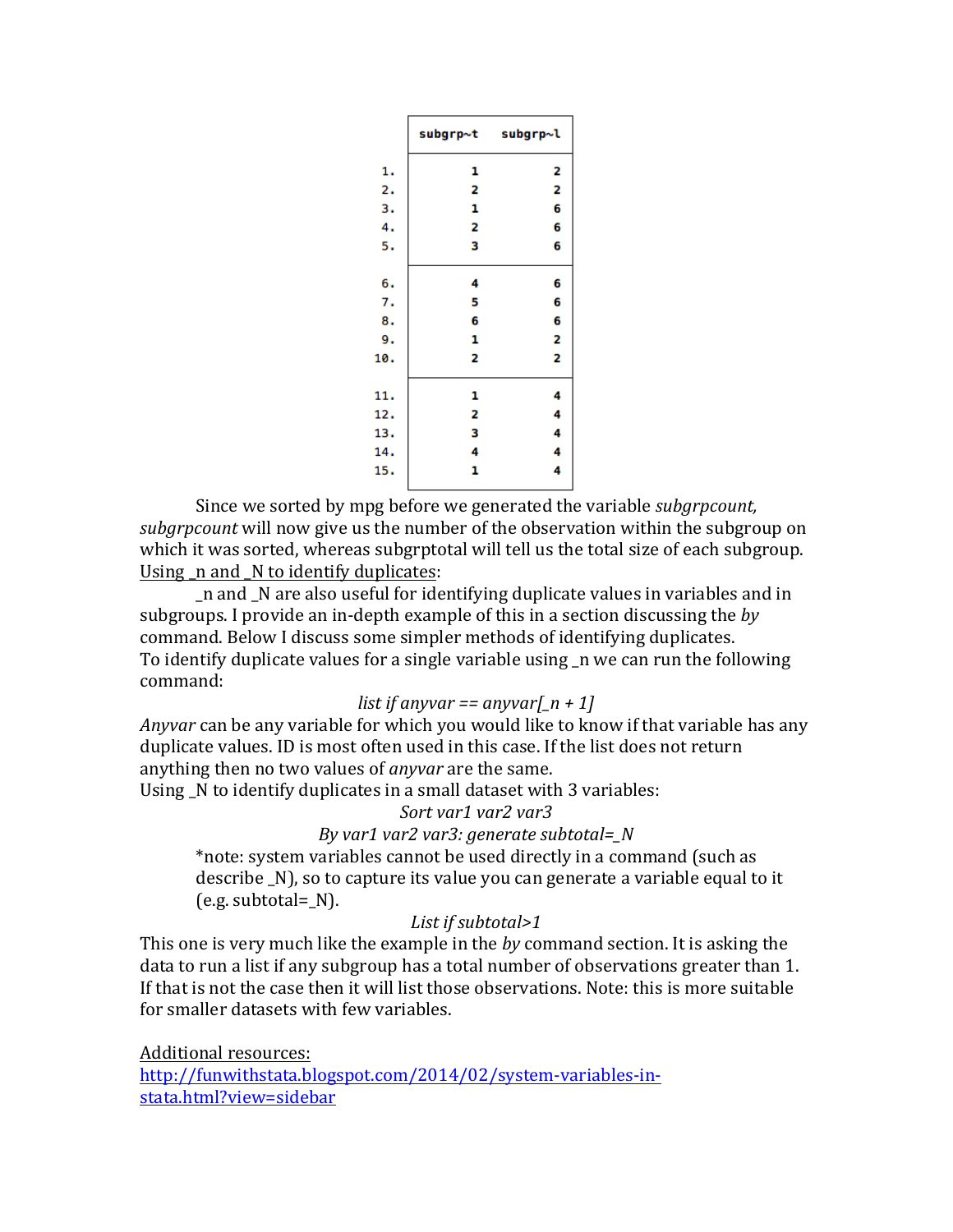# http://www.stata.com/help.cgi?\_variables

# **The** *by* **command**

The by command allows you to run stata commands on groups of variables. You can think of it as temporarily dividing the dataset into multiple mini-datasets and then running the specified command on those subgroups. The subgroups are defined by the variables listed following by.

This is the basic syntax:

#### *by varlist: stata\_command*

For example, using the auto dataset (auto.dta) in stata, you could run the following command:

*by foreign: summarize weight*

The following output:

| -> | foreign $=$ | Domestic |
|----|-------------|----------|
|    |             |          |

|    | Variable          | 0 <sub>bs</sub> | Mean     |           | Std. Dev. |      | Min  | Max  |
|----|-------------------|-----------------|----------|-----------|-----------|------|------|------|
|    | weight            | 52              | 3317.115 |           | 695.3637  |      | 1800 | 4840 |
| -> | foreign $=$       | Foreign         |          |           |           |      |      |      |
|    | Variable Obs Mean |                 |          | Std. Dev. |           | Min  | Max  |      |
|    | weight            | 22 2315.909     |          | 433.0035  |           | 1760 | 3420 |      |

See http://funwithstata.blogspot.com/2014/02/all-about-by.html?view=sidebar for some additional examples using *by()*.

Similar to the *by* command is the *bysort* command which also sorts the data according to the variables listed following *bysort*. The *bysort* command is useful because often it is necessary to sort the data before a by command will run. For example, using auto.dta:

*by foreign (make): summarize rep78*

This returns an error:

# *Not sorted*

*r(5)*

You can resolve this by sorting and then running a by command: sort foreign make *by foreign (make): summarize rep78*

OR

You could just run a *bysort* command: *bysort foreign make: summarize rep78*

Using *by* and *bysort* with  $\mu$  and  $\mu$